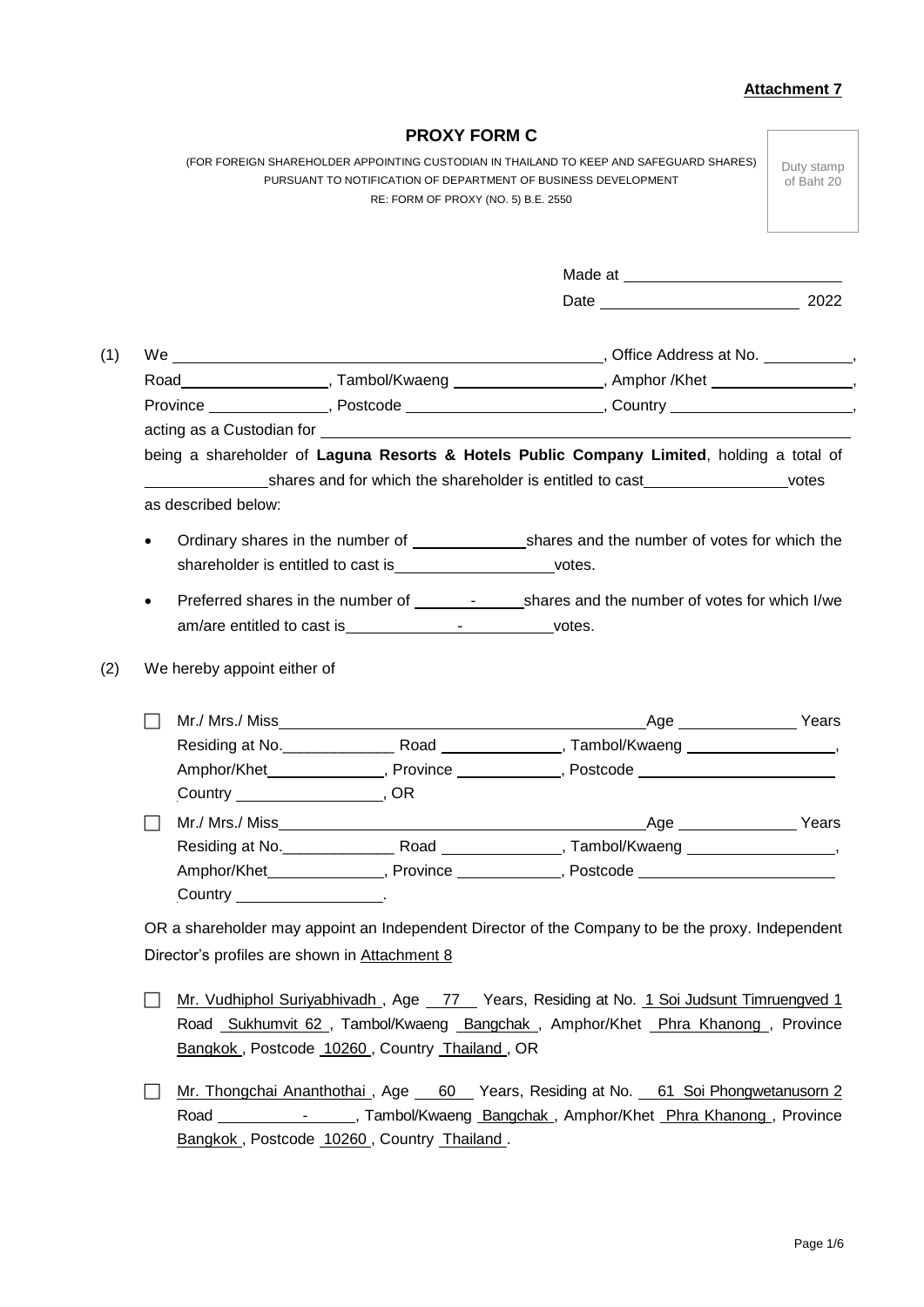either one of them as my/our proxy to attend and vote on my/our behalf at the 2022 Annual General Meeting to be held at 14:30 hrs. on Friday, April 22, 2022 via teleconference through an online electronic application (E-AGM) or on such other date and at such other time and venue as the Meeting may be adjourned or changed to.

- (3) We hereby authorize the Proxy to attend the Meeting and vote on our behalf as follows:
	- $\Box$  To vote with all shares held and entitled to vote
	- $\Box$  To partially vote as follows:
		- $\Box$  Ordinary shares in the number of  $\Box$  shares and the number of votes for which we are entitled to cast is votes.
		- **Q** Preferred shares in the number of \_\_\_\_\_\_\_\_\_\_\_\_\_\_\_ shares and the number of votes for which we are entitled to cast is - votes.
		- Total voting right votes
- (4) We hereby authorize the Proxy to vote on our behalf at the Meeting as follows:

#### **Agenda 1 : To certify the minutes of the 2021 Annual General Meeting**

- $\Box$  (A) The Proxy may consider the matter and vote on my/our behalf, as the Proxy deems appropriate in all respects.
- $\Box$  (B) The Proxy may consider the matter and vote on my/our behalf as follows:

| $\Box$ Approve | votes | $\Box$ Disapprove | votes | $\Box$ Abstain | votes |
|----------------|-------|-------------------|-------|----------------|-------|
|----------------|-------|-------------------|-------|----------------|-------|

**Agenda 2 : To acknowledge the Company's 2021 business operational report and to approve the Company's audited financial statements for the year ended December 31, 2021 with the auditor's report thereon**

- $\Box$  (A) The Proxy may consider the matter and vote on my/our behalf, as the Proxy deems appropriate in all respects.
- $\Box$  (B) The Proxy may consider the matter and vote on my/our behalf as follows: Approve\_\_\_\_\_\_\_\_\_votes Disapprove\_\_\_\_\_\_\_\_\_votes Abstain\_\_\_\_\_\_\_\_\_votes

#### **Agenda 3 : To approve the proposal not to pay a dividend**

- $\Box$  (A) The Proxy may consider the matter and vote on my/our behalf, as the Proxy deems appropriate in all respects.
- $\Box$  (B) The Proxy may consider the matter and vote on my/our behalf as follows:

| $\Box$ Approve | votes | $\Box$ Disapprove | votes | $\Box$ Abstain | votes |
|----------------|-------|-------------------|-------|----------------|-------|
|----------------|-------|-------------------|-------|----------------|-------|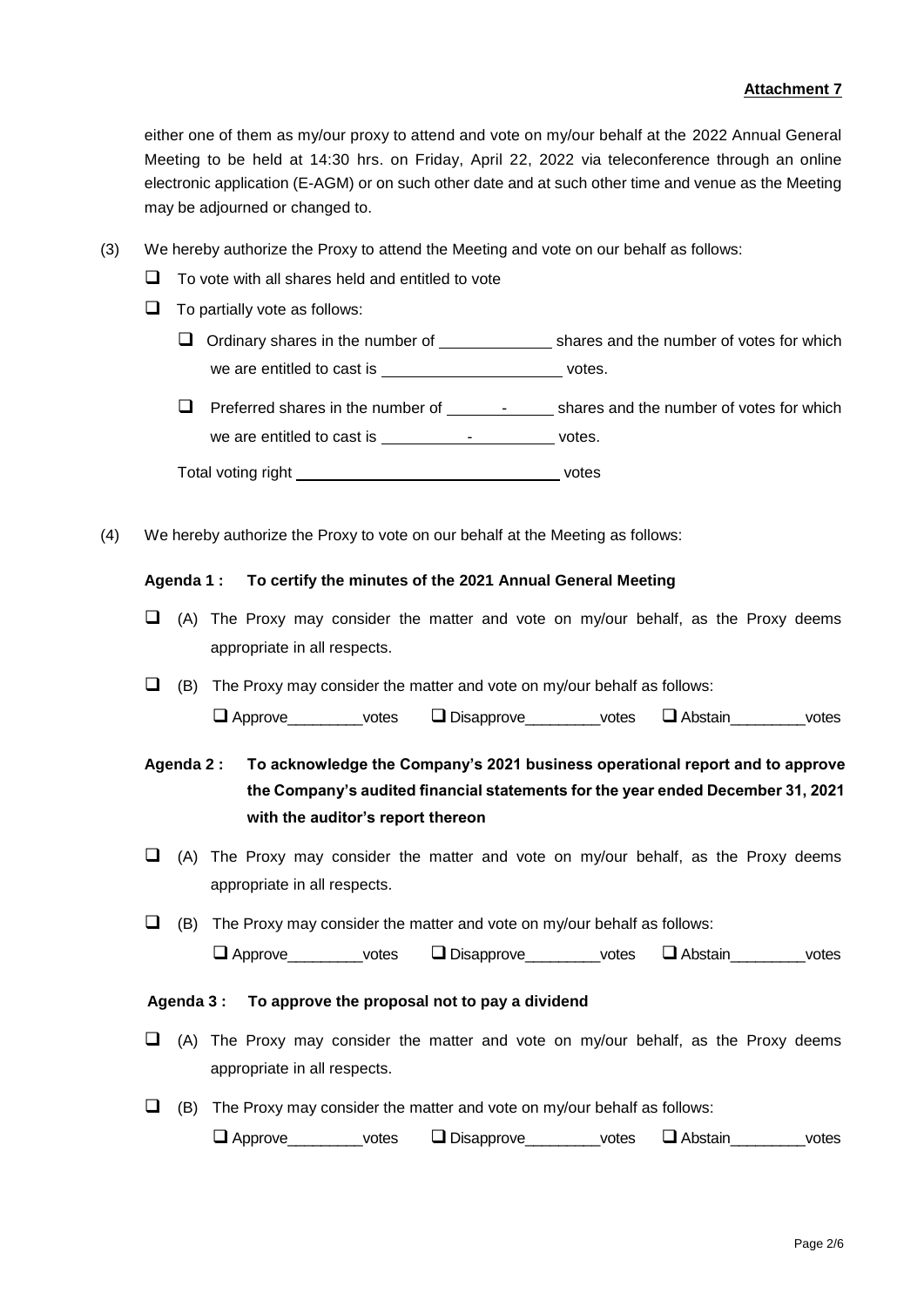| Agenda 4: Matters relating to directorships of the Company                                                                                                                       |  |  |  |  |  |  |
|----------------------------------------------------------------------------------------------------------------------------------------------------------------------------------|--|--|--|--|--|--|
| Agenda 4.1 : To approve the election of directors to succeed those who will be retiring on<br>completion of their terms                                                          |  |  |  |  |  |  |
| $\Box$<br>(A) The Proxy may consider the matter and vote on my/our behalf, as the Proxy deems<br>appropriate in all respects, OR                                                 |  |  |  |  |  |  |
| The Proxy may consider the matter and vote on my/our behalf as follows:<br>(B)                                                                                                   |  |  |  |  |  |  |
| ⊔<br>To elect the directors as a group                                                                                                                                           |  |  |  |  |  |  |
| □ Approve________votes □ Disapprove_________ votes □ Abstain_________ votes                                                                                                      |  |  |  |  |  |  |
| $\Box$ To elect each director individually                                                                                                                                       |  |  |  |  |  |  |
| 1. Name of director: Dr. Jingjai Hanchanlash                                                                                                                                     |  |  |  |  |  |  |
| □ Approve________votes □ Disapprove_________ votes □ Abstain_________ votes                                                                                                      |  |  |  |  |  |  |
| 2. Name of director: Mr. Ho Ren Hua                                                                                                                                              |  |  |  |  |  |  |
| □ Approve_________votes □ Disapprove_________ votes □ Abstain________ votes                                                                                                      |  |  |  |  |  |  |
| 3. Name of director: Mr. Ho KwonCjan                                                                                                                                             |  |  |  |  |  |  |
| □ Approve_________votes □ Disapprove_________ votes □ Abstain________ votes                                                                                                      |  |  |  |  |  |  |
| 4. Name of director: Mr. Eddy See Hock Lye                                                                                                                                       |  |  |  |  |  |  |
| □ Approve________votes □ Disapprove_________ votes □ Abstain_________ votes                                                                                                      |  |  |  |  |  |  |
| Agenda 4.2 : To approve the remuneration for the Board and Directors, Audit, Risk and<br>Corporate Governance Committee, and the Nomination and Remuneration<br><b>Committee</b> |  |  |  |  |  |  |
| (A) The Proxy may consider the matter and vote on my/our behalf, as the Proxy deems<br>appropriate in all respects.                                                              |  |  |  |  |  |  |
| ⊔<br>(B) The Proxy may consider the matter and vote on my/our behalf as follows:                                                                                                 |  |  |  |  |  |  |
| Disapprove__________votes<br>Abstain votes<br>Approve__________votes                                                                                                             |  |  |  |  |  |  |
|                                                                                                                                                                                  |  |  |  |  |  |  |
| Agenda 5: To approve the appointment of an auditor and determination of its remuneration for                                                                                     |  |  |  |  |  |  |
| the year 2022                                                                                                                                                                    |  |  |  |  |  |  |

- $\Box$  (A) The Proxy may consider the matter and vote on my/our behalf, as the Proxy deems appropriate in all respects.
- $\Box$  (B) The Proxy may consider the matter and vote on my/our behalf as follows:

| $\Box$ Approve | votes | $\Box$ Disapprove |  | votes □ Abstain | votes |
|----------------|-------|-------------------|--|-----------------|-------|
|----------------|-------|-------------------|--|-----------------|-------|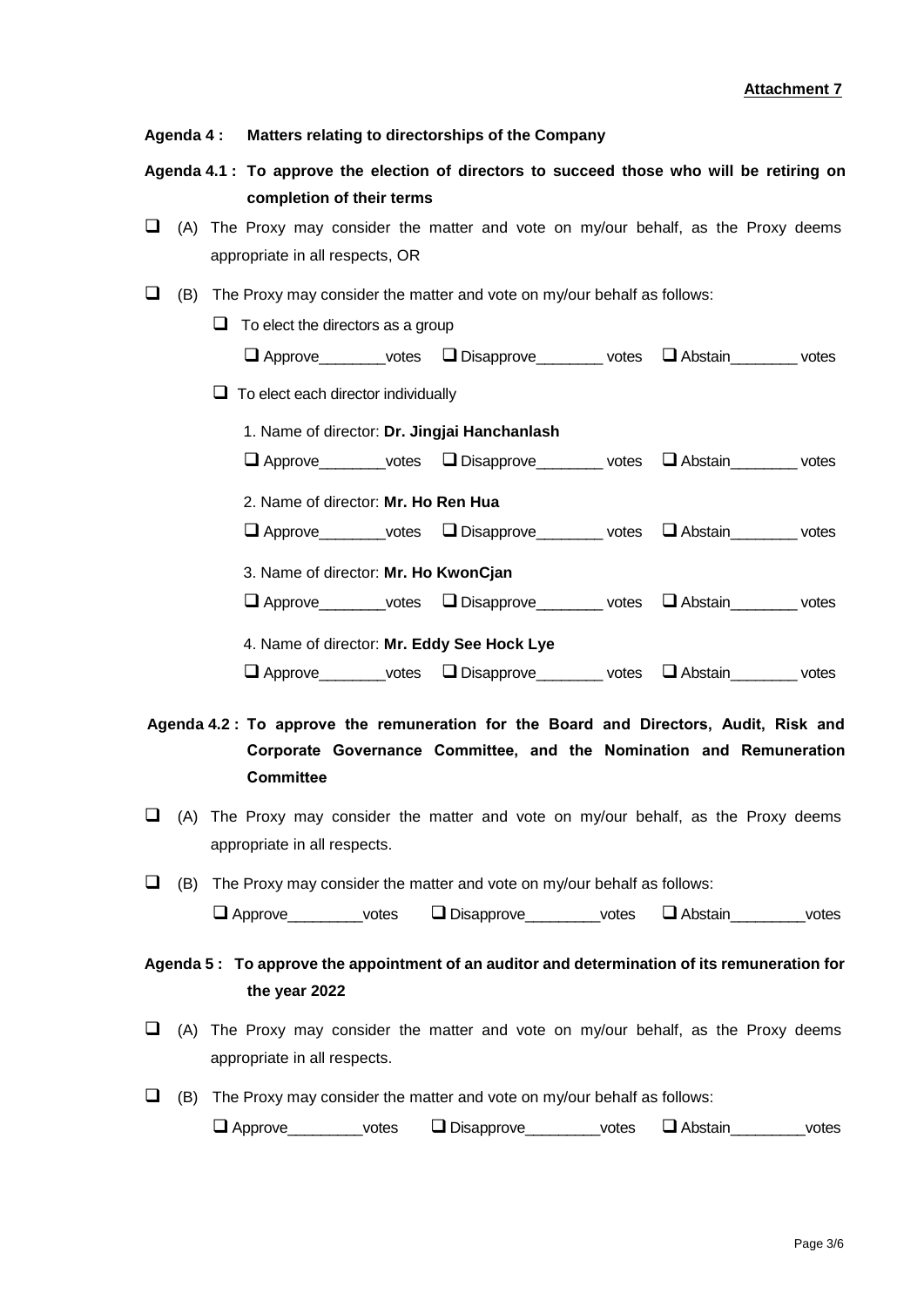### **Agenda 6 : To consider any other appropriate business, if any**

- $\Box$  (A) The Proxy may consider the matter and vote on my/our behalf, as the Proxy deems appropriate in all respects.
- $\Box$  (B) The Proxy may consider the matter and vote on my/our behalf as follows:  $\square$  Approve  $\square$  votes  $\square$  Disapprove  $\square$  votes  $\square$  Abstain votes
- (5) Any vote cast by the Proxy which is contradictory to the voting specified in this proxy form will be deemed incorrect and not be counted as a shareholder vote.
- (6) If we did not specify our intention to vote on any agenda item or the intention is not clearly specified or if there is an agenda item considered at the Meeting other than those specified above or if there is any change or amendment to any facts, the Proxy is authorized to consider the matters and vote on our behalf as the Proxy deems appropriate in all respects.

Any act performed by the Proxy at the Meeting shall be deemed to have been done by us in all respects except for a vote of the Proxy which is not in accordance with this Proxy Form.



#### **Note:**

- 1. This Proxy Form C applies only to the shareholders listed in the share register as foreign investors appointing the custodian in Thailand to keep and safeguard shares.
- 2. The following documents must be attached to this Proxy Form:
- (a) a Power of Attorney from the shareholder authorizing the custodian to sign the Proxy Form on the shareholder's behalf. (b) a letter certifying that the person signing the Proxy Form is authorized to engage in custodian business.
- 3. A shareholder appointing a Proxy must authorize only one proxy to attend the Meeting and vote on his/her behalf. A shareholder may not split its votes between proxies.
- 4. For the agenda item relating to the election of directors, the shareholder may elect the directors as a group or elect each director individually.
- 5. If there are agenda items other than those specified above, the shareholder may use the annex to the Proxy Form (Form C) attached.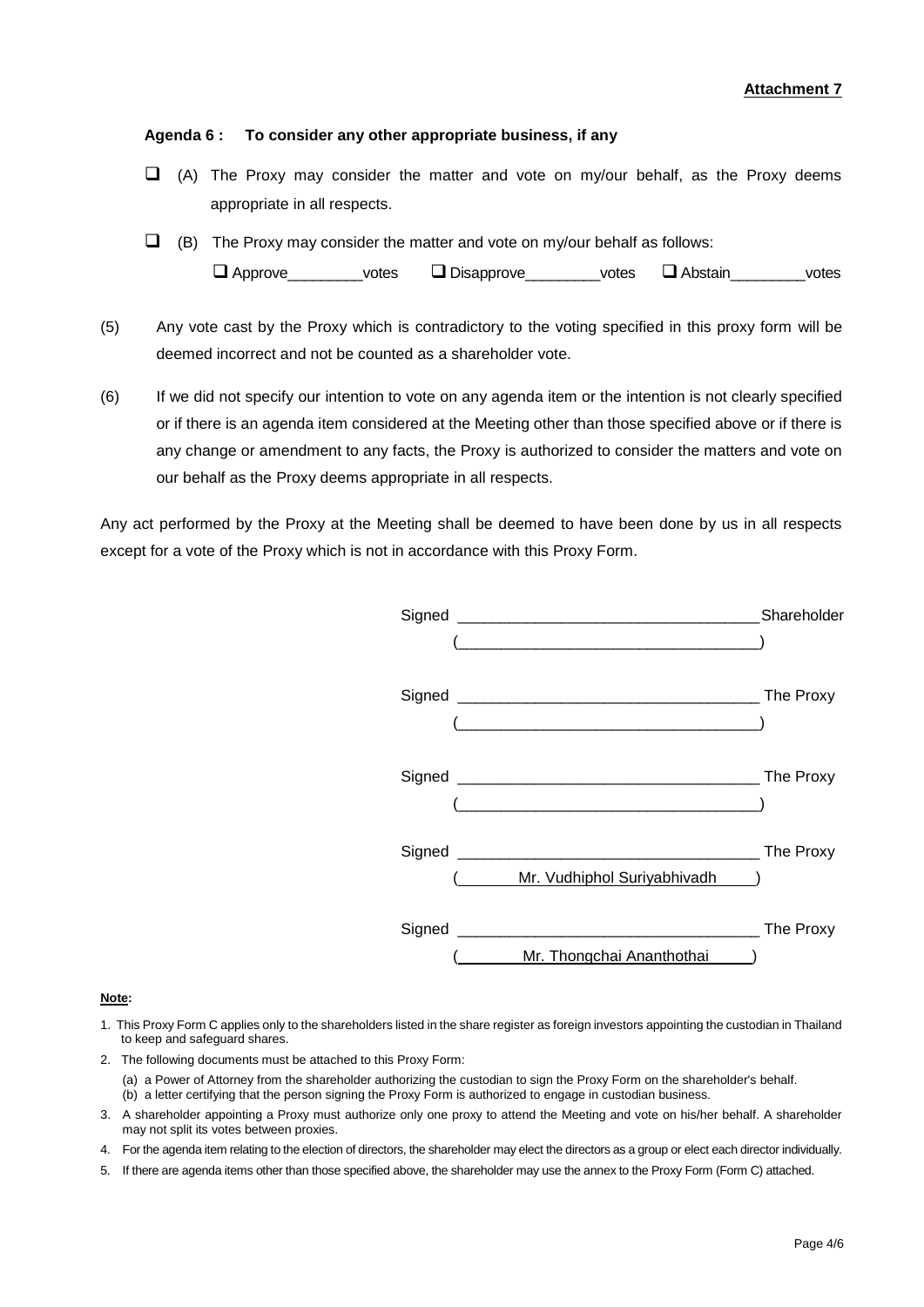# **ANNEX TO PROXY FORM C**

Granting of power to a proxy as a shareholder of **Laguna Resorts & Hotels Public Company Limited**

The 2022 Annual General Meeting is scheduled to be held at 14:30 hrs. on Friday, April 22, 2022 via teleconference through an online electronic application (E-AGM) or on such other date and at such other venue and time as the Meeting may be adjourned or changed to.

| $\Box$ |     | all respects. | (A) The Proxy may consider the matters and vote on our behalf, as the Proxy deems appropriate in |                      |  |
|--------|-----|---------------|--------------------------------------------------------------------------------------------------|----------------------|--|
| ❏      | (B) |               | The Proxy may consider the matters and vote on our behalf as follows:                            |                      |  |
|        |     |               | □ Approve__________votes □ Disapprove_________ votes □ Abstain__________ votes                   |                      |  |
|        |     |               |                                                                                                  |                      |  |
| $\Box$ |     | all respects. | (A) The Proxy may consider the matters and vote on our behalf, as the Proxy deems appropriate in |                      |  |
| $\Box$ |     |               | (B) The Proxy may consider the matters and vote on our behalf as follows:                        |                      |  |
|        |     |               | □ Approve__________votes □ Disapprove_________ votes □ Abstain__________ votes                   |                      |  |
| $\Box$ |     | all respects. | (A) The Proxy may consider the matters and vote on our behalf, as the Proxy deems appropriate in |                      |  |
| $\Box$ | (B) |               | The Proxy may consider the matters and vote on our behalf as follows:                            |                      |  |
|        |     |               | □ Approve__________votes □ Disapprove_________ votes □ Abstain__________ votes                   |                      |  |
|        |     |               |                                                                                                  |                      |  |
| ❏      |     | all respects. | (A) The Proxy may consider the matters and vote on our behalf, as the Proxy deems appropriate in |                      |  |
| ⊔      | (B) |               | The Proxy may consider the matters and vote on our behalf as follows:                            |                      |  |
|        |     | Approve votes | Disapprove <sub>____________</sub> votes                                                         | $\Box$ Abstain votes |  |